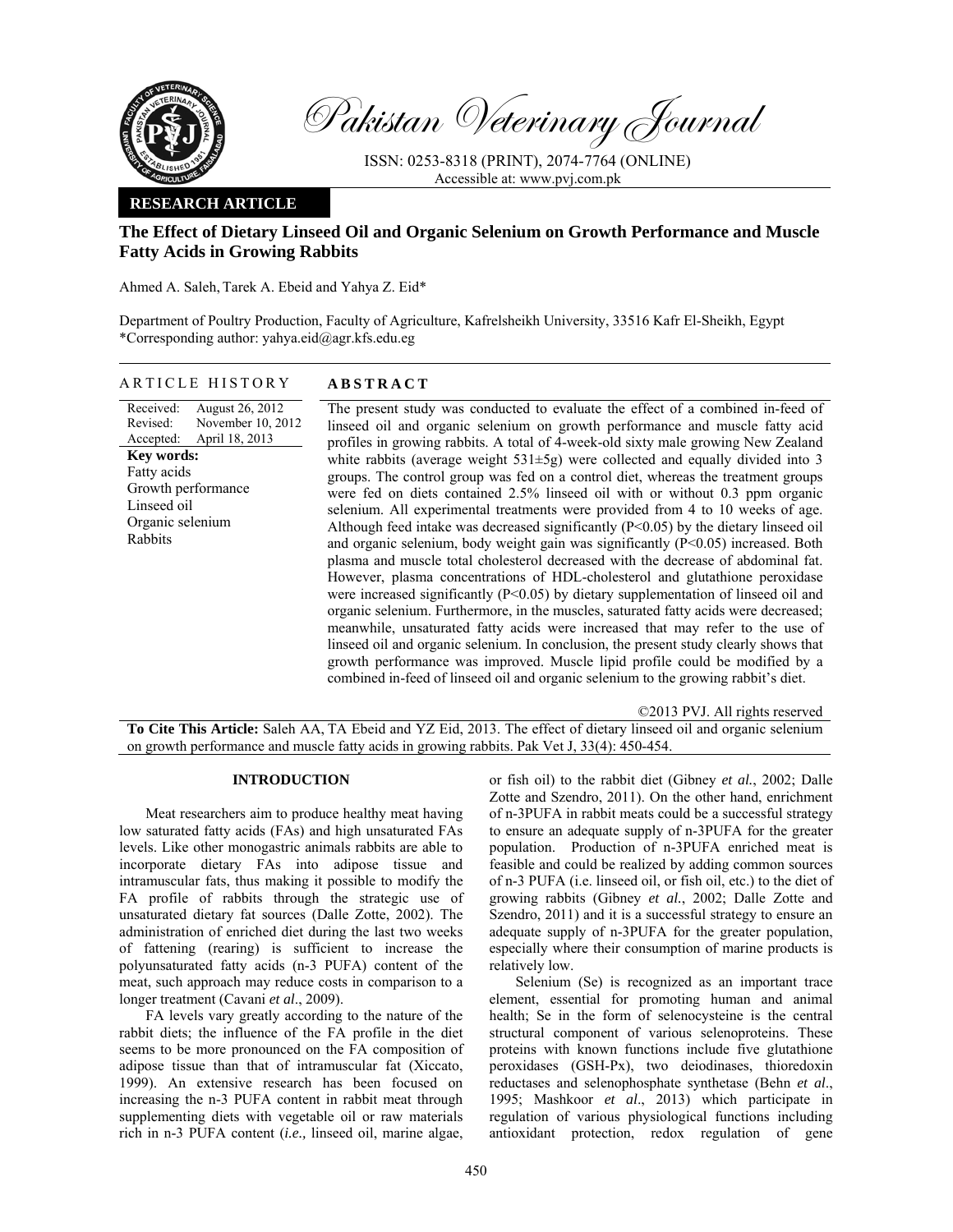expression, and cell structure integrity maintenance. Adequate intake of Se is reported to decrease the risk of several serious diseases in humans such as thyroid disease (Yoon *et al*., 2007). Se is one of the most active natural antioxidants. Thus, combination of Se and vitamin E may enhance the immune function and reduce cancer risk as well (Lü and Jiang, 2005). Thus, the aim of the present study was to evaluate the effect of dietary supplemental linseed oil with organic selenium on growth performance and meat quality in growing rabbits.

#### **MATERIALS AND METHODS**

The animal experiment was conducted in accordance with the guidelines of the Department of Poultry Production, Faculty of Agriculture, Kaferelsheikh University, Egypt.

Sixty 4-week-old male growing New Zealand white rabbits  $(531±5 \text{ g})$  were housed individually in wire bottomed aluminum cages (60×40×24 cm) provided with feeders and automatic drinkers. All the experimental diets were formulated as isonitrogenous and isoenergetic containing approximately 16% CP and 2600 Kcal/Kg DE (Table 1). Rabbits were divided into 3 groups, each group consisting of 20: control, 2.5% linseed oil and 2.5% linseed oil plus 0.3 ppm organic selenium. Compositions of fatty acids of complete standard pelleted diets were measured (Table 2). All experimental treatments were provided from 4 to 10 weeks of age.

**Sampling and biochemical parameters:** Feed intake and body weight were recorded daily and weekly, respectively during the experimental; period. At the end of the experimental period, the rabbits were slaughtered and then dissected to measure the weights of carcass, liver and abdominal fat. Dressed weight calculated as a total weight of carcass plus head. All traits calculated as percentage of the pre-slaughter weight. Blood samples were collected in heparinized test tubes, quickly centrifuged 3,000 rpm for 20 min to separate plasma. Plasma samples were stored at  $-30^{\circ}$ C until further analysis. The meat was stored at  $-10^{\circ}$ C until further analysis.

Total cholesterol level, HDL, LDL and glutathione peroxidase were measured calorimetrically using commercial kits (Diamond Diagnostics, Egypt) according to the procedure outlined by the manufacturer. The total fat content in hind leg muscle was measured using the method described by Folch (1957). Fatty acids were extracted from hind leg muscle tissue of rabbit hind leg and analyzed by using gas chromatography (GLC) according to the method described by Radwan (1978). Muscle cholesterol was determined by method of Richmond (1973), by using "Cholesterol CHOD-PAP Kits" which produced by Human, Germany. Sensory analysis included the evaluation of aroma quality, tenderness, juiciness and taste quality on a scale of 1 (no taste) to 5 (very strong taste) points. The overall sensory quality was also calculated from the hind leg muscle according to the method by Purslow (2005).

**Statistical analysis:** The differences among treatments were statistically analyzed with a one-way ANOVA test in a completely randomized design using SPSS Statistics 17.0 (Statistical Packages for the Social Sciences, released 23 August 2008). Tukey's multiple comparison test was used to identify which treatments conditions were significantly different from each other at a significance level of P<0.05.

**Table 1:** Composition (%) and nutrient analysis of the experimental diets

| Ingredients                             | Control       | LO 2.5% | LO 2.5%               |
|-----------------------------------------|---------------|---------|-----------------------|
|                                         |               |         | +Se 0.3ppm            |
| Clover hay                              | 32.50         | 31.00   | 32.20                 |
| Yellow corn                             | 18.90         | 17.90   | 16.90                 |
| Wheat bran                              | 11.00         | 11.00   | 11.00                 |
| Barley grain                            | 17.30         | 17.30   | 17.30                 |
| Soybean meal (44%)                      | 15.00         | 15.00   | 15.00                 |
| Molasses                                | 3.00          | 3.00    | 3.00                  |
| Linseed oil (LO)                        | 0.00          | 2.50    | 2.00                  |
| Selenium (Se)                           | 0.00          | 0.00    | 0.30                  |
| Limestone                               | 1.20          | 1.20    | 1.20                  |
| NaCl                                    | 0.50          | 0.50    | 0.50                  |
| DI- Methionine                          | 0.20          | 0.20    | 0.20                  |
| Permix <sup>1</sup>                     | 0.40          | 0.40    | 0.40                  |
| Chemical analysis <sup>2</sup>          |               |         |                       |
| Crude Protein                           | 16.01         | 15.93   | 15.97                 |
| Crude Fiber                             | 13.55         | 13.49   | 13.53                 |
| $DE(Kcal/Kg)*(calculated)^3$            | 2601          | 2639    | 2628                  |
| Ca                                      | 1.13          | 1.13    | 1.13                  |
| $T_{\text{Each}}$ 3<br>Permix provides: | Vitamin<br>А, | 12000   | IU: Vitamin E. 20 IU: |

menadione, 1.3 mg; Vit. D<sub>3</sub>, 2500 ICU; Riboflavin, 5.5 mg; Ca Pantothenate, 12 mg; nicotinic acid, 50 mg; Choline chloride, 600 mg; Vitamin B<sub>12</sub>, 10 µg; Vitamin B<sub>6</sub>, 3 mg; Thiamine, 3 mg; folic acid, 1.0 mg; d-biotin, 50 µg. Trace mineral (mg/kg of diet): Mn, 80; Zn, 60; Fe, 35; Cu, 8; Se, 0.60; <sup>2</sup>Calculated values according to NRC (2001); <sup>3</sup>DE was calculated according to Cheeke (1987).

**Table 2:** Composition of fatty acids of complete standard pelleted diets (g per 100 g of all acids determined)

| 19 Per 9 p. a., ac.es<br>Fatty acid | Control | Linseed  | Linseed oil $2.5%$ + |
|-------------------------------------|---------|----------|----------------------|
|                                     |         | oil 2.5% | Selenium 0.3ppm      |
| C14:0                               | 0.175   | 0.527    | 0.764                |
| C16:0                               | 16.266  | 11.549   | 12.193               |
| C16:1                               | 0.221   | 0.757    | 0.975                |
| C18:0                               | 2.132   | 2.006    | 1.921                |
| C18:1                               | 20.265  | 30.512   | 33.789               |
| $Cl8,2n-6$                          | 52.830  | 36.513   | 37.229               |
| Gamma18:3n-6                        | 0.000   | 0.009    | 0.010                |
| C20:0                               | 0.568   | 0.442    | 0.577                |
| $C18:3n-3$                          | 6.745   | 15.142   | 9.040                |
| C22:0                               | 0.497   | 0.319    | 0.432                |
| C22:1                               | 0.103   | 0.316    | 0.398                |
| C20:5 n-3 (EPA)                     | 0.000   | 0.669    | 0.914                |
| C22:6 n-3 (DHA)                     | 0.000   | 1.060    | 1.507                |
| <b>SFA</b>                          | 19.638  | 14.843   | 15.887               |
| <b>USFA</b>                         | 80.362  | 85.157   | 84.113               |
| <b>MUFA</b>                         | 20.589  | 31.585   | 35.162               |
| n-6                                 | 52.830  | 36.522   | 37.239               |
| n-3                                 | 6.745   | 16.871   | 11.461               |
| <b>UFA/SFA</b>                      | 4.712   | 6.790    | 6.160                |
| $n-6/n-3$                           | 7.83    | 2.16     | 3.24                 |

#### **RESULTS**

The effects of linseed oil with or without organic selenium on body weight gain, feed intake, feed conversion ratio, protein digestibility and energy utilization are summarized in Table 3. Linseed oil plus organic selenium increased body weight gain significantly (P<0.05), but not in the linseed oil without selenium. Feed intake and feed conversion ratio were significantly decreased (P<0.05) in linseed oil plus organic selenium group. Protein digestibility and energy utilization were improved significantly (P<0.05) by add linseed oil plus selenium group.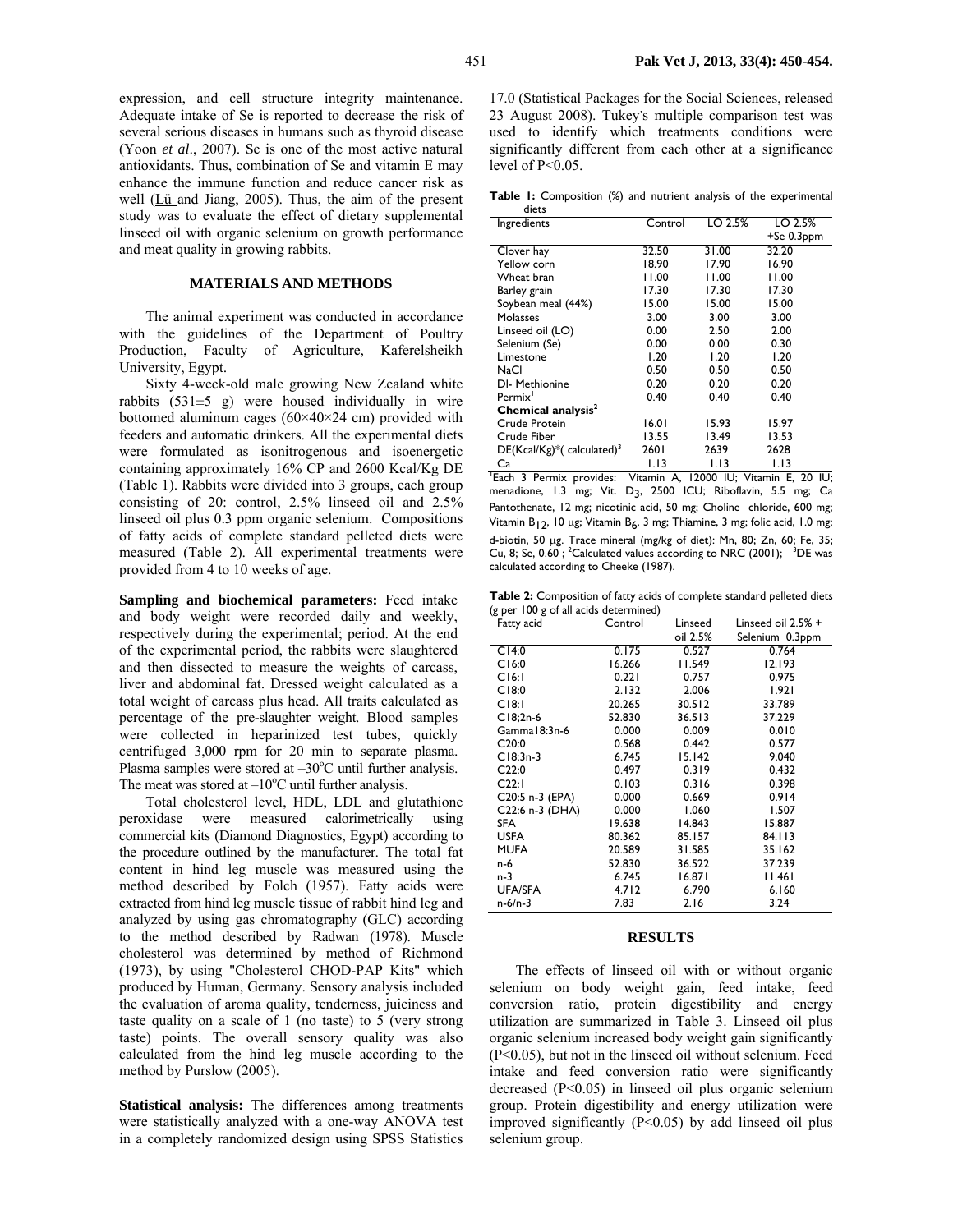**Table 3:** Effect of dietary linseed oil with selenium on body weight gain (BWG), feed intake (FI), feed conversion ratio (FCR) protein digestibility and energy utilization in rabbits

| Control                            | Treatments                 |                                                                              |
|------------------------------------|----------------------------|------------------------------------------------------------------------------|
|                                    | Linseed oil                | Linseed oil $2.5%$ +                                                         |
|                                    | 2.5%                       | Selenium 0.3ppm                                                              |
| $1112.6 \pm 20.86^b$               | $1176.2 \pm 23.58^{\circ}$ | 1237.9±14.00 <sup>a</sup>                                                    |
| 4239.0±11 <sup>a</sup>             | 3898.8±13.87 <sup>ab</sup> | 3849.8±16.03 <sup>b</sup>                                                    |
| $3.81 \pm 0.13$ <sup>a</sup>       | $3.31 \pm 0.12^{ab}$       | $3.11 \pm 0.11^b$                                                            |
| $61\pm2^{b}$                       | $68 + 3^{b}$               | $73 \pm 3^a$                                                                 |
|                                    |                            |                                                                              |
| $62+2^b$<br>Energy utilization (%) | $67\pm4^b$                 | $69 \pm 5^a$                                                                 |
|                                    |                            | Voluno que expressor d no 9/ of the popular luglupe (mensent CE), 3-b Mensen |

Values are expressed as % of the control values (means $\pm$  SE); with different superscripts differ from each other (P<0 05).

**Table 4:** Effect of dietary linseed oil with selenium on carcass, dressing, liver abdominal fat weights, muscle cholesterol and muscle fat contents.

|                                        | Control            | Treatments                 |                             |
|----------------------------------------|--------------------|----------------------------|-----------------------------|
| <b>Parameters</b>                      |                    | Linseed                    | Linseed oil $2.5%$ +        |
|                                        |                    | oil 2.5%                   | Selenium 0.3ppm             |
| Carcass <sup>1</sup> (g/100g BW)       | $95.8 \pm .2^{b}$  | 96.1±.09 <sup>ab</sup>     | $97.6 \pm .08$ <sup>a</sup> |
| Dressing <sup>2</sup> (g/100g BW)      | $46.3 \pm .2^{b}$  | $49.3 \pm 1.2^{ab}$        | $53.8 \pm 1^a$              |
| Liver (g/100g BW)                      | $2.1 \pm .03^b$    | $2.8 \pm .02^{ab}$         | $2.8 \pm .03$ <sup>a</sup>  |
| Abdominal fat (g/100g BW)              | $1.9 \pm 5^a$      | $2.1 \pm 2^a$              | $1.6 \pm 2^{b}$             |
| Muscle cholesterol (mg/100g<br>muscle) | $60 \pm 5^{\circ}$ | $50\pm4^{b}$               | $48\pm5^{b}$                |
| Muscle fat (g/100g muscle)             | $6.4 \pm 0.9^b$    | $7.6 \pm 0.8$ <sup>a</sup> | $8.8 \pm 0.9^{\circ}$       |

scle fat (g/100g muscle<sub>)</sub> Values are expressed as % of the control values (means± SE); <sup>a-b</sup> Means with different superscripts differ from each other (P<0 05);  $Carcass =$ Includes head, liver, kidneys and the thorax and neck organs (oesophagus, trachea, lungs, thymus and heart);  $^2$  Dressing = Excludes head, liver, kidneys and the thorax and neck organs (oesophagus, trachea, lungs, thymus and heart).

**Table 5:** Effect of dietary linseed oil with selenium on sensory traits of rabbit's meat

|                                   |                             | Treatments                  |                            |
|-----------------------------------|-----------------------------|-----------------------------|----------------------------|
| Parameters                        | Control                     | Linseed oil                 | Linseed oil $2.5%$ +       |
|                                   |                             | 2.5%                        | Selenium 0.3ppm            |
| Aroma intensity                   | $4.8 \pm 0.01$              | $4.6 \pm 0.02$              | $4.8 \pm .01$              |
| Tenderness                        | 4.1 $\pm$ 0.02 <sup>b</sup> | $4.7 \pm 0.02$ <sup>a</sup> | $4.9 \pm .01$ <sup>a</sup> |
| <b>Juiciness</b>                  | $4.2 \pm 0.03$              | $4.6 \pm .02$               | $4.5 \pm .03$              |
| Taste quality                     | $4.6 \pm 0.05$              | $4.4 \pm .02$               | $4.6 \pm .02$              |
| Overall sensory quality 4.48±0.05 |                             | $4.51 \pm 0.04$             | $4.32 \pm 0.05$            |

Values are expressed as % of the control values (means± SE); a-b Means with different superscripts differ from each other (P<0 05).

**Table 6**: Composition of fatty acids of the muscle tissue lipids in the rabbithind leg (g per 100 g of all acids determined).

| Fatty acid      | Control                       | Linseed oil                   | Linseed oil $2.5%$ +          |
|-----------------|-------------------------------|-------------------------------|-------------------------------|
|                 |                               | 2.5%                          | Selenium 0.3ppm               |
| C14:0           | $3.58 \pm 0.18$ <sup>a</sup>  | $2.58 \pm 0.19^b$             | $3.29 \pm 0.18^{ab}$          |
| C16:0           | 29.71±0.99 <sup>a</sup>       | 22.87±0.97 <sup>b</sup>       | 19.95±0.98c                   |
| C16:1           | $3.49 \pm 0.54^b$             | 3.29±0.52 <sup>b</sup>        | $4.22 \pm 0.55$ <sup>a</sup>  |
| C18:0           | $5.57 \pm 0.27$ <sup>b</sup>  | $7.57 \pm 0.28$ <sup>a</sup>  | $4.48 \pm 0.25$ <sup>c</sup>  |
| C18:1           | $26.43 \pm 0.95$ <sup>a</sup> | $25.52 \pm 0.96^b$            | $17.94 \pm 0.92$ <sup>c</sup> |
| $Cl8:2n-6$      | 23.62±1.02 <sup>b</sup>       | $22.85 \pm 1.04^b$            | $35.13 \pm 1.06^a$            |
| Gamma 18:3n-6   | $0.047 \pm 0.01$ <sup>c</sup> | $0.085 \pm 0.02^b$            | $0.145 \pm 0.05^a$            |
| $C18:3n-3$      | $2.81 \pm 0.98^b$             | $6.34 \pm 0.99$ <sup>a</sup>  | $7.95 \pm 1.0^a$              |
| C20:0           | $0.097 \pm 0.01$ <sup>a</sup> | $0.65 \pm 0.01^b$             | $0.058 \pm 0.01$ <sup>c</sup> |
| C22:0           | $0.588 \pm 0.02$ <sup>a</sup> | $0.264 \pm 0.01$ <sup>b</sup> | $0.222 \pm 0.02^b$            |
| C22:1           | $0.145 \pm 0.08$ <sup>a</sup> | $0.104 \pm 0.07^b$            | $0.06 \pm 0.03$ <sup>c</sup>  |
| C20:5 n-3 (EPA) | $0.053 \pm 0.02$ <sup>c</sup> | $1.16 \pm 0.03^b$             | $1.71 \pm 0.06^a$             |
| C22:6 n-3 (DHA) | $0.064 \pm 0.01$ <sup>c</sup> | $1.48 \pm 0.04^b$             | $2.38 \pm 0.08$ <sup>a</sup>  |
| <b>SFA</b>      | $40.7 \pm 1.1^a$              | $33.6 \pm 1.2^b$              | $28.1 \pm 1.1$ <sup>c</sup>   |
| <b>USFA</b>     | $59.3 \pm 1.3$ <sup>c</sup>   | $66.3 \pm 1.6^b$              | $71.9 \pm 1.7^a$              |
| <b>MUFA</b>     | $30.1 \pm 1.1^a$              | $29.9 \pm 1.0^a$              | $22.2 \pm 1.1^{b}$            |
| n-6             | $25.9 \pm 1.1^b$              | $25.3 \pm 1.4^b$              | $36.2 \pm 1.4^a$              |
| n-3             | $2.9 \pm 0.9$ <sup>c</sup>    | $9.0 \pm 1.1^b$               | $12.1 \pm 1.2^a$              |
| <b>UFA/SFA</b>  | $1.45 \pm 0.09^c$             | $1.97 \pm 0.08^{\circ}$       | $2.57 \pm 0.05^a$             |
| $n-6/n-3$       | $8.84 \pm 1.0^a$              | $2.83 \pm 0.7$ <sup>b</sup>   | $3.0 \pm 0.4^b$               |

Values are expressed as % of the control values (means± SE); a-b Means with different superscripts differ from each other  $(P < 0.05)$ .

Data of carcass, dressing, liver and abdominal fat weights, muscle total cholesterol and total fat contents are

shown in Table 4. Carcass weight, dressing percentage, liver weights and muscle total fat were increased significantly  $(P<0.05)$  in linseed oil plus organic selenium while, muscle total cholesterol was decreased. Abdominal fat weight was decreased significantly (P<0.05) on linseed oil plus selenium treatment.

The effect of linseed oil with or without organic selenium on sensory traits is shown in Table 5. No statistically significant differences were found between the experimental treatments in the overall sensory quality (P<0.05), which indicates that, the linseed oil with or without organic selenium supplement had no negative effect on the sensory traits of meat. The only significant differences were found in meat tenderness, which was higher significantly (P<0.05) in the linseed oil groups.

The effect of linseed oil with or without selenium on fatty acids profile of the hind leg muscle fat is shown in Table 6. Saturated fatty acids were decreased significantly (P<0.05) by feeding linseed oil and highly significantly (P<0.05) on linseed oil plus organic selenium treatment while, unsaturated fatty acids were increased significantly. Monounsaturated fatty acids were decreased significantly only by feeding linseed oil plus organic selenium. The n-6 fatty acids were decreased while n-3 fatty acids were increased significantly.

Fig.1A, B, C and D shows the effect of linseed oil with or without organic selenium on plasma total cholesterol, HDL, LDL, and glutathione peroxidase. Plasma total cholesterol and LDL were decreased significantly  $(P<0.01)$  in the two experimental groups compared to the control group while, plasma HDL was increased. Plasma glutathione peroxidase was significantly (P<0.05) increased in linseed oil with selenium, but not in linseed oil without selenium treatment.

#### **DISCUSSION**

Results indicated that linseed oil has no significant effect on body weight gain, feed intake and feed conversion ratio but it was significantly effective when mixed with organic selenium (Table 3). These results are in agreement with those reported by Kouba *et al.* (2008) who found that diet containing linseed or linseed plus vitamin E had no effect (P>0.05) on rabbit growth. While, Choct *et al.* (2004) reported that increased dietary selenium content markedly reduced feed conversion ratio (FCR). Furthermore, Trebušak *et al.* (2011) indicated that body weight gain was not influence while feed intake was decreased and feed efficiency was improved when the rabbits fed on diets content linseed oil. Body weight gain was increased in this study because the best role of Se for healthy thyroid functions according to the American Thyroid Association. Also, the beneficial nutrient utilization due to the positive effects of Se as an antioxidant agent which protect nutrient from oxidation particularly vitamin A and D3 (Yang et *al.*, 2012).

Protein digestibility and energy utilization were improved by dietary supplementation of linseed oil plus selenium group. These results were agree with Fan *et al*. (2009) who reported that protein digestibility and energy utilization were improved by adding selenium in broiler diets.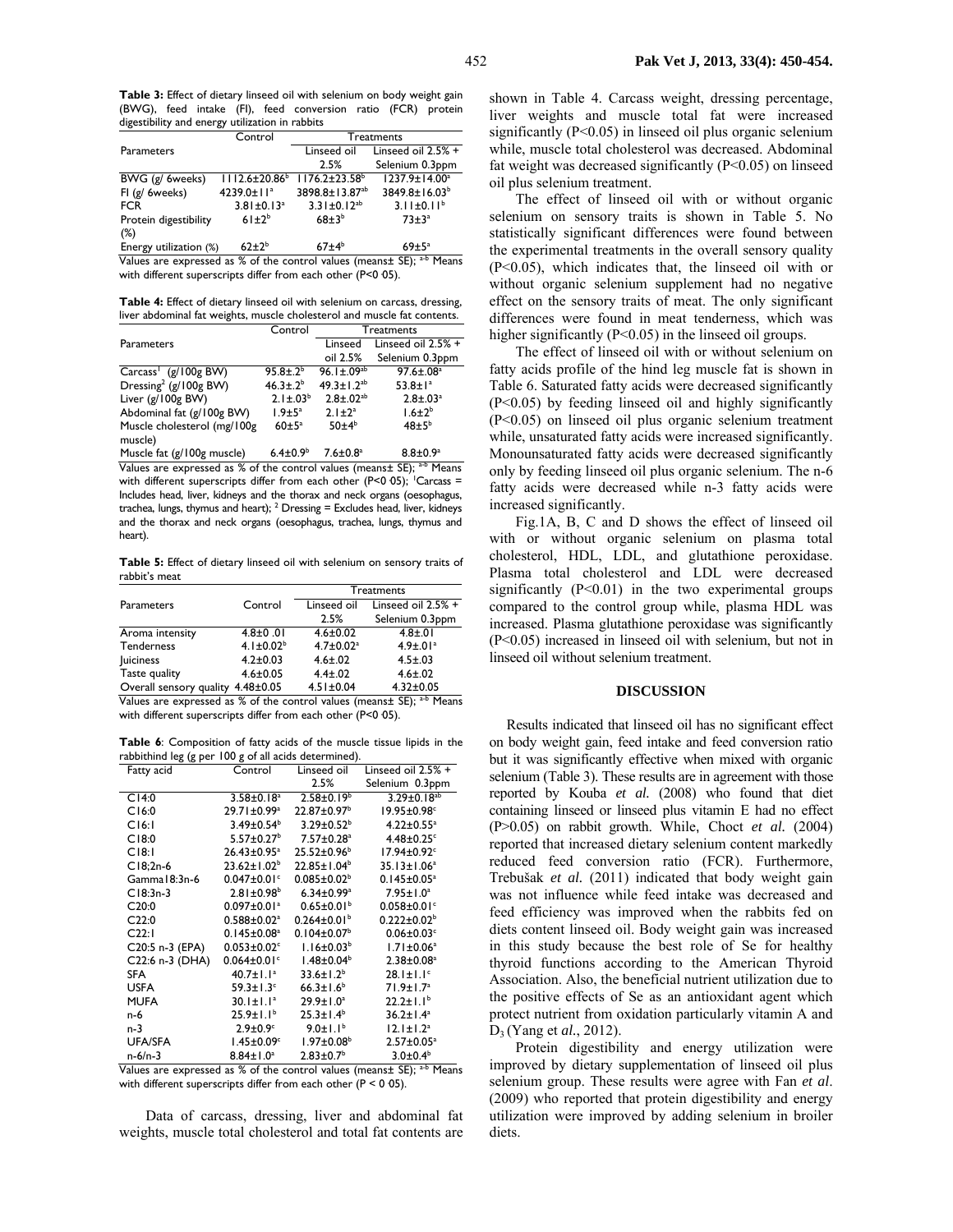

**Fig. 1:** Effect of dietary linseed oil with selenium on plasma cholesterol (A), HDL (B), LDL (C) and glutathione peroxidation (D). Values are expressed as the mean±SE; <sup>a-c</sup>Mean with different superscripts differ from each other (P<0.05).

Carcass weight, dressing percentage and liver weight were increased while; however, abdominal fat weight was decreased by dietary supplementation of linseed oil with organic selenium in the present study (Table 4). Eiben *et al.* (2010) found that carcass traits of rabbits were increased significantly by feeding diet content linseed oil and organic selenium.

Sensory quality characteristics did not be influenced by feeding linseed oil, indicating that, the linseed oil with or without selenium supplement had no effect on the sensory traits of meat. The only significant difference was found in meat tenderness, which was higher in the experimental groups than control group. The main factors that affect tenderness assessed by sensory analysis are the properties of muscle fibers and the quantity and quality of the connective tissue. Also, Kralik *et al.* (2010) found that sensory characteristics of porcine meat did not influenced by feeding diet content linseed oil.

Dietary supplementation of linseed oil with or without organic selenium decreased plasma total

cholesterol and LDL, while, plasma HDL and glutathione peroxidase were increased in linseed oil plus organic selenium. This effect might be attributed to the lipolysis which was increased by selenium feeding (Miezeliene *et al.,* 2011). Selenium regulates a major part of the antioxidant defense mechanism in all living tissues by controlling the body's glutathione (GSH) and its major Se-containing antioxidant enzymes, glutathione peroxidase (GPx) and thioredoxin reductase. Glutathione and GPx protects the integrity of unsaturated bonds of membrane phospholipids by stopping free radical attacks capable of initiating and propagating lipid peroxidation (Jiang *et al*., 2009). Studies on the effect of increased percentage of fat in balanced diets for rabbits (Xiccato and Trocino, 2003) indicated that the use of essential unsaturated fatty acids with appropriate balance between individual types of acids may reduce the level of total cholesterol in muscles. This effect takes place through stimulation or inhibition of the hepatic activity of 3 hydroxy-3-methyl-glutaryl-CoA reductase (HMG CoA reductase), an enzyme that regulates cholesterol synthesis. Several authors reported a correlation between GSH-Px activity and Se content of tissues of poultry (Daun and Akesson, 2004). The increased rabbits tissue concentrations of selenium not only decrease oxidative stress, including protection of unsaturated fatty acids from peroxidation damage (Korniluk *et al*., 2007), but can also reduce drip loss from breast meat and the incidence of pale soft meat (Downs *et al*., 2000). Upon this dietary selenium can improve the quality and oxidative stability of rabbit meat.

PUFAs concentrations in the hind leg muscle were increased by feeding linseed oil with or without organic selenium in the present study (Table 6)*.* On the other hand, saturated fatty acids significantly decreased by dietary supplementation of linseed oil with or without organic selenium. The change of lipid composition of animal feeds can have an impact on the nutritional value of the meat consumed by the humans (Bourre, 2005). Feeding rabbits with pellet containing sunflower or linseed oil rich in PUFAs considerably improves polyunsaturated/saturated ratio, increases the α-linolenic and linoleic level as well as decreases the n6/n3 ratio in the muscles (Zsédely *et al.,* 2006). Trebušak *et al.,* (2011) found that linoleic acid and α-linolenic acid were increased while; palmatic acid was decreased when the rabbits feed on diet content linseed oil and consecutively caused a significant decrease in the n-6/n-3 PUFA ratio. Similarly, Peiretti (2012) reported that feeding rabbits with flaxseed oil, unsaturated fatty acids were increased and saturated fatty acids were decreased.

It is concluded that dietary supplementation of linseed oil plus selenium in growing rabbits had a beneficial effect on the composition of the meat lipid fraction by increasing the concentration of unsaturated fatty acids and decreasing the concentration of saturated fatty acids and improving the growth performance.

#### **REFERENCES**

Behn D, C Weiss-Nowak , M Kalcklösch , C Westphal , H Gessner and A Kyriakopoulos, 1995. Studies on the distribution and characteristics of new mammalian selenium-containing proteins. Analyst, 120: 823-825.